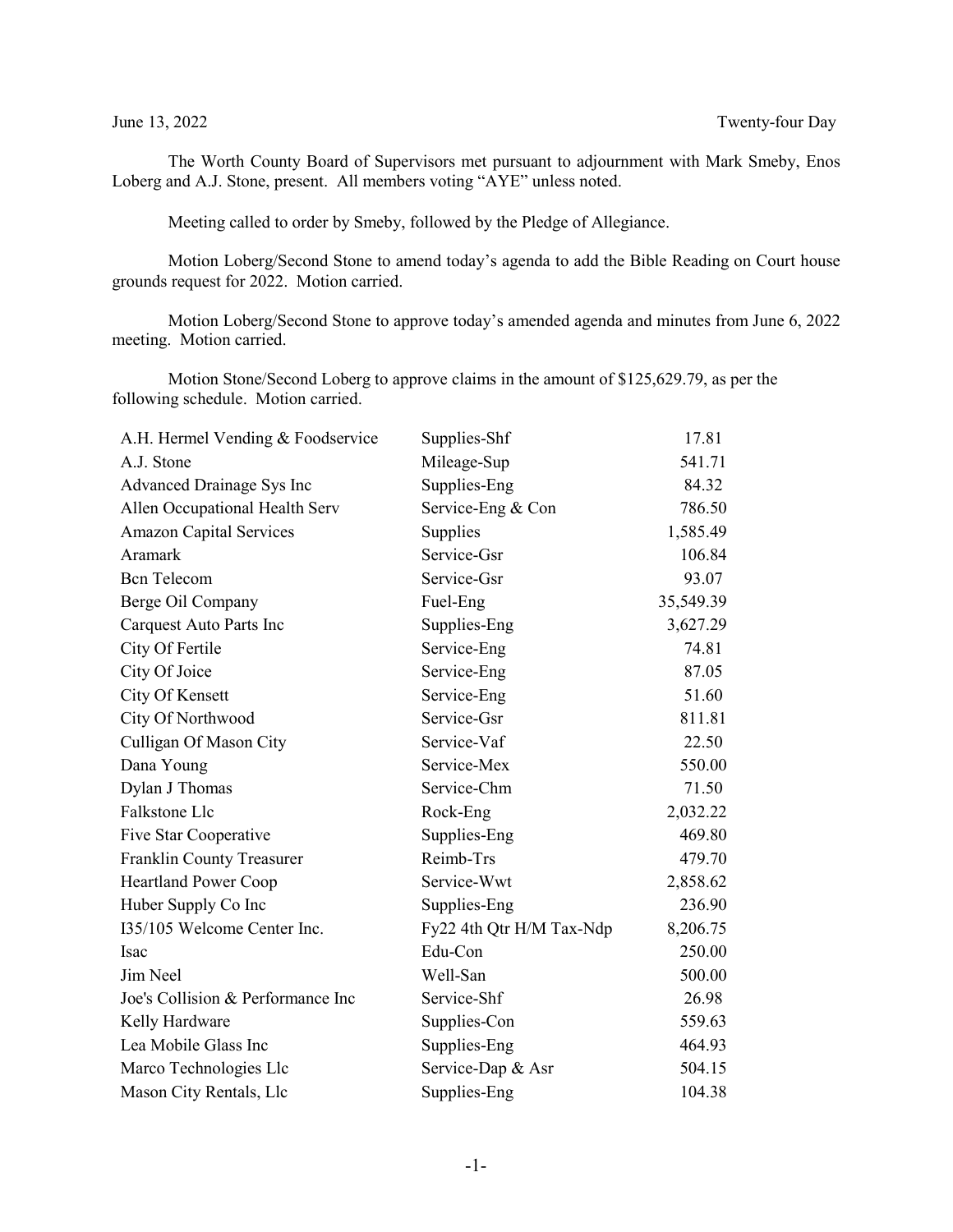| Matt Parrott/Storey Kenworthy | Supplies-Dap             | 661.59     |
|-------------------------------|--------------------------|------------|
| Midwest Pipe Supply Inc       | Supplies-Eng             | 184.70     |
| Nassco Inc.                   | Supplies-Gsr             | 320.34     |
| <b>Nelson Family Trust</b>    | Rent-Shf                 | 300.00     |
| Northwood Anchor Inc          | Service-Phd              | 110.00     |
| Pathology Assoc Of Mason City | Service-Mex              | 2,500.00   |
| <b>Purchase Power</b>         | Service-Trs              | 1,212.77   |
| Ram Systems                   | Service-Phd              | 720.00     |
| Ray Allen Manufacturing, Llc  | Supplies-Shf             | 164.99     |
| Schneider Geospatial, Llc     | Service-Dap              | 12,924.00  |
| Singelstad's Hardware         | Supplies-Eng             | 14.98      |
| State Hygienic Laboratory     | Service-San              | 56.00      |
| Thomas Reid                   | Supplies-Vaf             | 8.95       |
| <b>Trading Post</b>           | Supplies-Eng             | 45.00      |
| <b>U S Postal Service</b>     | Renewal-Sdp              | 54.00      |
| Viafield                      | Supplies-Con             | 4,857.77   |
| Visa                          | Service-Dap              | 1,032.87   |
| Voya Institutional Trust      | Contribution-Eng         | 50.00      |
| Wex Bank                      | Service-Tra              | 3,024.13   |
| Winnebago Coop Telephone Assn | Service-Sdp              | 86.22      |
| Winn-Worth Betco              | Fy22 4th Qtr H/M Tax-Ndp | 12,310.12  |
| Worth Co Historical Society   | Fy22 4th Qtr H/M Tax-Ndp | 8,206.75   |
| Worth County Fair             | Fy22 4th Qtr H/M Tax-Ndp | 12,310.12  |
| Ziegler Inc                   | Parts-Eng                | 3,718.74   |
|                               | <b>Grand Total</b>       | 125,629.79 |

Motion Stone/Second Loberg to approve the clerk of court's monthly report. Motion carried.

Motion Loberg/Second Stone to approve payroll change for Gary Brunsvold, Chris Faught and Terry O'Hern at \$16.00/hour as submitted by the engineer; Jesse Luther at \$66,560.00/year and John Smith at \$64,230.40/year as submitted by the sheriff. Motion carried.

Motion Stone/Second Loberg to approve permission for use of the court house grounds for the annual reading of the Bible from June 24-July 4. Motion carried.

Motion Stone/Second Loberg to appoint the following members to the Emergency Medical Services Advisory Council. Motion carried.

Supervisor – A.J. Stone Sheriff – Dan Fank County EMS Director/Manly Fire – Bob Rush Fertile Fire – Jesse Luther Grafton Fire – Dan Gordon Hanlontown Fire – Blayne Brunsvold Joice Fire – Mark Delawyer Kensett Fire – Jeff Heiken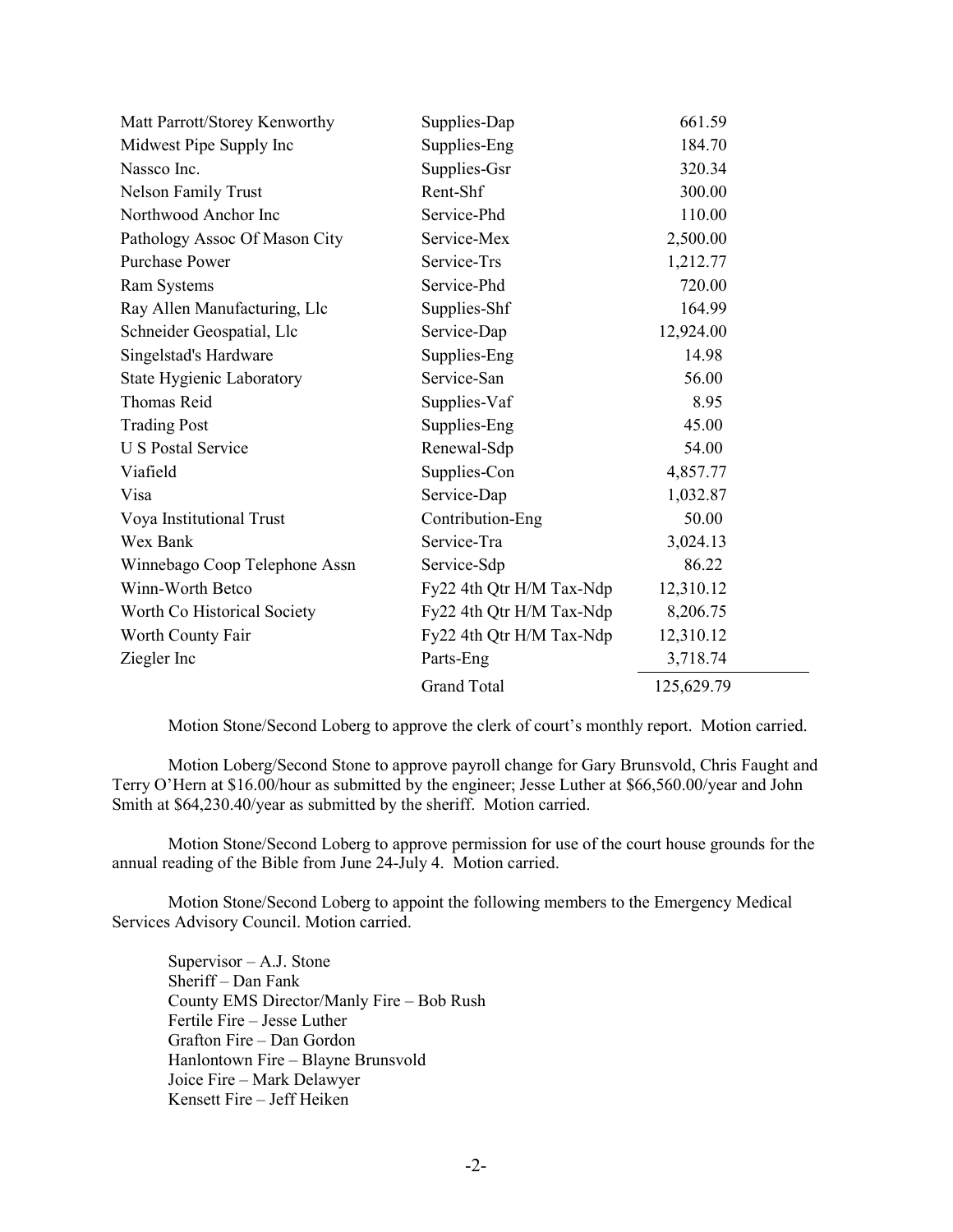Northwood Fire – Ryan Schoon WCDA – Sawyer Schulz

Motion Stone/Second Loberg to approve the FY23 ICAP Insurance renewal. Motion carried.

Motion Stone/Second Loberg to approve the application for ICAP Cyber and Multimedia Liability Insurance. Motion carried.

Motion Stone/Second Loberg to approve the Fourth Amendment to the Child Support County Staffing Contract between the Iowa Department of Humans Services, Bureau of Colletions and Floyd County (Host) Political Subdivision. Motion carried.

Chairperson Smeby recessed the regular session at 9:12 A.M.

Motion Stone/Second Loberg to open the FY22 Budget Amendment Hearing at 9:12 A.M. Roll call: Loberg – Aye, Stone – Aye, Smeby – Aye. Motion carried.

Auditor Backhaus explained the budget amendment. There was no public comment.

Motion Stone/Second Loberg to close the FY22 Budget Amendment Hearing at 9:16 A.M. Roll call: Loberg – Aye, Stone – Aye, Smeby – Aye. Motion carried.

Motion Loberg/Second Stone to to approve FY22 Budget Amendment Resolution 2022.06.13.03. Roll call: Loberg – Aye, Stone – Aye, Smeby – Aye. Motion carried.

## **RESOLUTION 2022.06.13.03**

## **Amend Fiscal Year 2021/22 Worth County Budget**

**WHEREAS,** RESOLUTION #2022.05.30.03 Amends Fiscal Year 2021-2022 Worth County Budget as was published in official County newspapers (Northwood Anchor and Manly Junction Signal) June 1 & June 2, 2022, to authorize an amendment and appropriation of funds to the appropriate departments as specified;

**WHEREAS**, increase/decrease in revenues are:

| Capital Projects                            | Miscellaneous Reimbursements | 0001-3-15-0220-847000 \$128,000.00 |  |
|---------------------------------------------|------------------------------|------------------------------------|--|
| $\mathbf{r}$ is the state of $\mathbf{r}$ . |                              |                                    |  |

**WHEREAS**, increase/decrease in expenditures are:

| Capital Projects | Other-Capital Outlay             | 0001-15-0220-000-63821 | \$128,000.00 |
|------------------|----------------------------------|------------------------|--------------|
| Secondary Roads  | Construction & Maintenance       | 0020-20-7200-610-63100 | 500,000.00   |
| Medical Examiner | Diagnostic Evaluation-No Com     | 0001-28-1110-000-30100 | \$4,000.00   |
| Medical Examiner | Medical & Health Services        | 0001-28-1110-000-42800 | \$5,000.00   |
| Insurance        | <b>Real Property Insurance</b>   | 0002-43-9210-000-46200 | \$4,525.00   |
| Insurance        | Workmens' Compensation Insurance | 0002-43-9210-000-46400 | \$10,000.00  |
| Organizations    | Contr To Otr-Shell Rock          | 0001-70-9030-000-48153 | \$1,500.00   |

**BE IT DULY ADOPTED** this  $13<sup>th</sup>$  day of June, 2022, with the vote thereon being as follows:

| AYES: | Smeby, Loberg, Stone |
|-------|----------------------|
| NAYS  | None                 |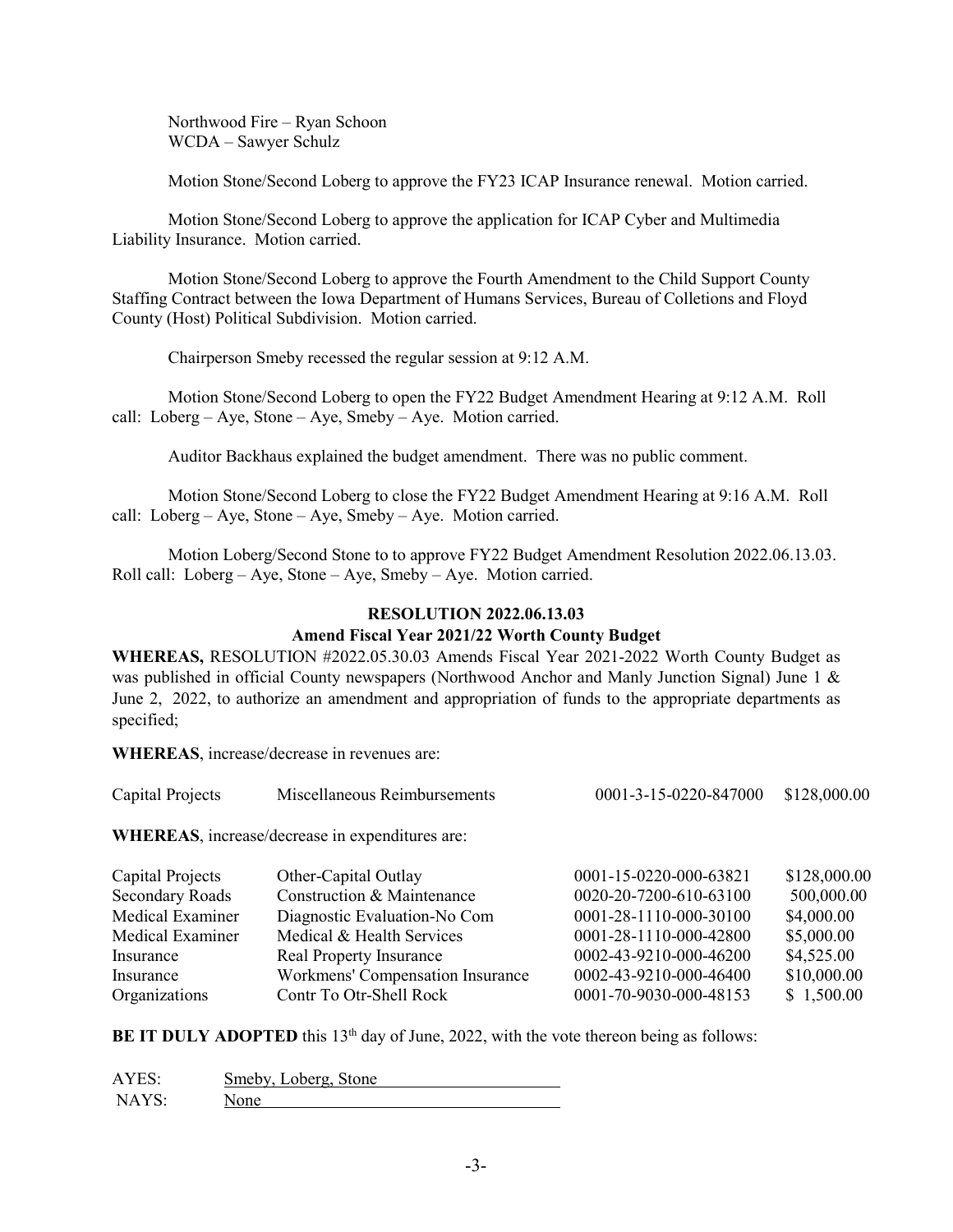ABSENT: None

WORTH COUNTY BOARD OF SUPERVISORS Mark Smeby, Chairperson Enos Loberg, Co-Chairperson Aaron Stone, Supervisor

## ATTEST:

Jacki A. Backhaus, Board Clerk and County Auditor

 The Board of Supervisors proceeded to canvass the results of the votes of the 2022 Primary Election for the Republican and Democrat nominations of US Senator, US Representative - District 2, Governor, Secretary of State, Auditor of State, Treasurer of State, Secretary of Agriculture, Attorney General, State Senator – District 30, State Representative – District 60, County Board of Supervisors – District 1, County Board of Supervisors – District 3, County Treasurer, County Recorder, County Attorney were made and certified to the Secretary of State as provided by law. We hereby certify that 906 ballots were cast in Worth County at the Primary Election on June 7, 2022.

FEDERAL RACES **US Senator** DEMOCRATIC PARTY/VOTES Abby Finkenauer 110 Michael Franken 59 Glenn Hurst 14 REPUBLICAN PARTY/VOTES Jim Carlin 225 Chuck Grassley 482 Scattering 1 **US Representative – District 2** DEMOCRATIC PARTY/VOTES Liz Mathis 180 REPUBLICAN PARTY/VOTES Ashley Hinson 639 Scattering 8 STATE Governor DEMOCRATIC PARTY/VOTES Deidra DeJear 173 REPUBLICAN PARTY/VOTES Kim Reynolds 651 Scattering 13 Secretary of State DEMOCRATIC PARTY/VOTES Joel Miller 126 Eric Van Lancker 45 REPUBLICAN PARTY/VOTES Paul D. Pate 628 Scattering 6 Auditor of State DEMOCRATIC PARTY/VOTES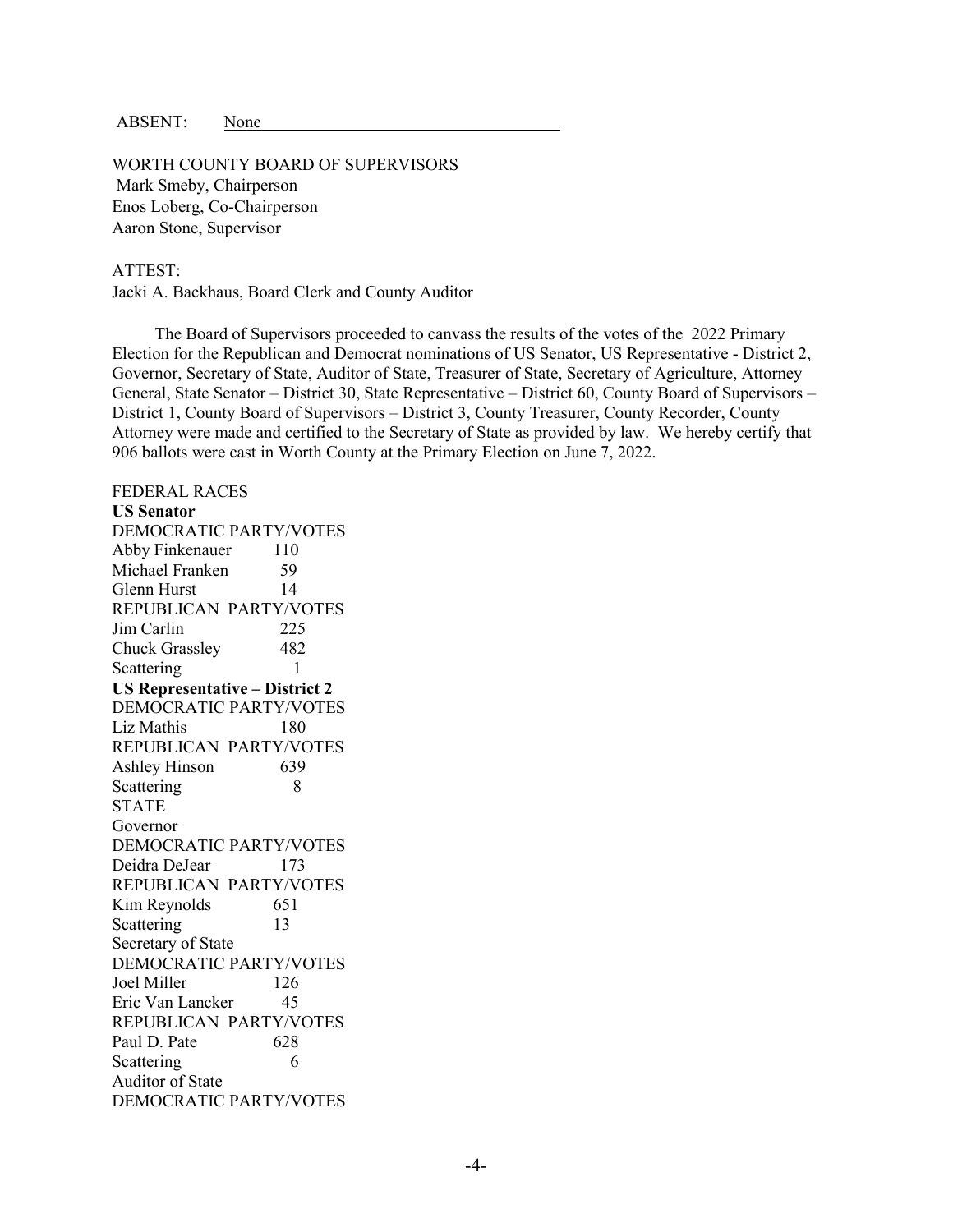Rob Sand 174 REPUBLICAN PARTY/VOTES Todd Halbur 312 Mary Ann Hanusa 277 Scattering 2 Treasurer of State DEMOCRATIC PARTY/VOTES Michael L. Fitzgerald 178 REPUBLICAN PARTY/VOTES Robby Smith 599 Scattering 5 Secretary of Agriculture DEMOCRATIC PARTY/VOTES John Norwood 175 REPUBLICAN PARTY/VOTES Mike Naig 613 Scattering 4 Attorney General DEMOCRATIC PARTY/VOTES Tom Miller 178 REPUBLICAN PARTY/VOTES Brenna Bird 599 Scattering 5 State Senator – District 30 DEMOCRATIC PARTY/VOTES Whitney Mixdorf 172 REPUBLICAN PARTY/VOTES Waylon Brown 656 Scattering 9 State Representative – District 60 DEMOCRATIC PARTY/VOTES Blank 4 James Berge 2<br>Jane Bloomingdale 2 Jane Bloomingdale Carol J Bergo 1 Tim Knutson 1 Thomas Fierova 1 Michael Schaub 1 REPUBLICAN PARTY/VOTES Jane Bloomingdale 492 Deb Hild 221 Scattering 1 **COUNTY** County Board of Supervisors – District 1 DEMOCRATIC PARTY/VOTES **Aaron Stone**\* 54 Scattering 1 REPUBLICAN PARTY/VOTES Dan Gordon 2<br>Blank 2 Blank 2<br>AJ Stone 2 AJ Stone